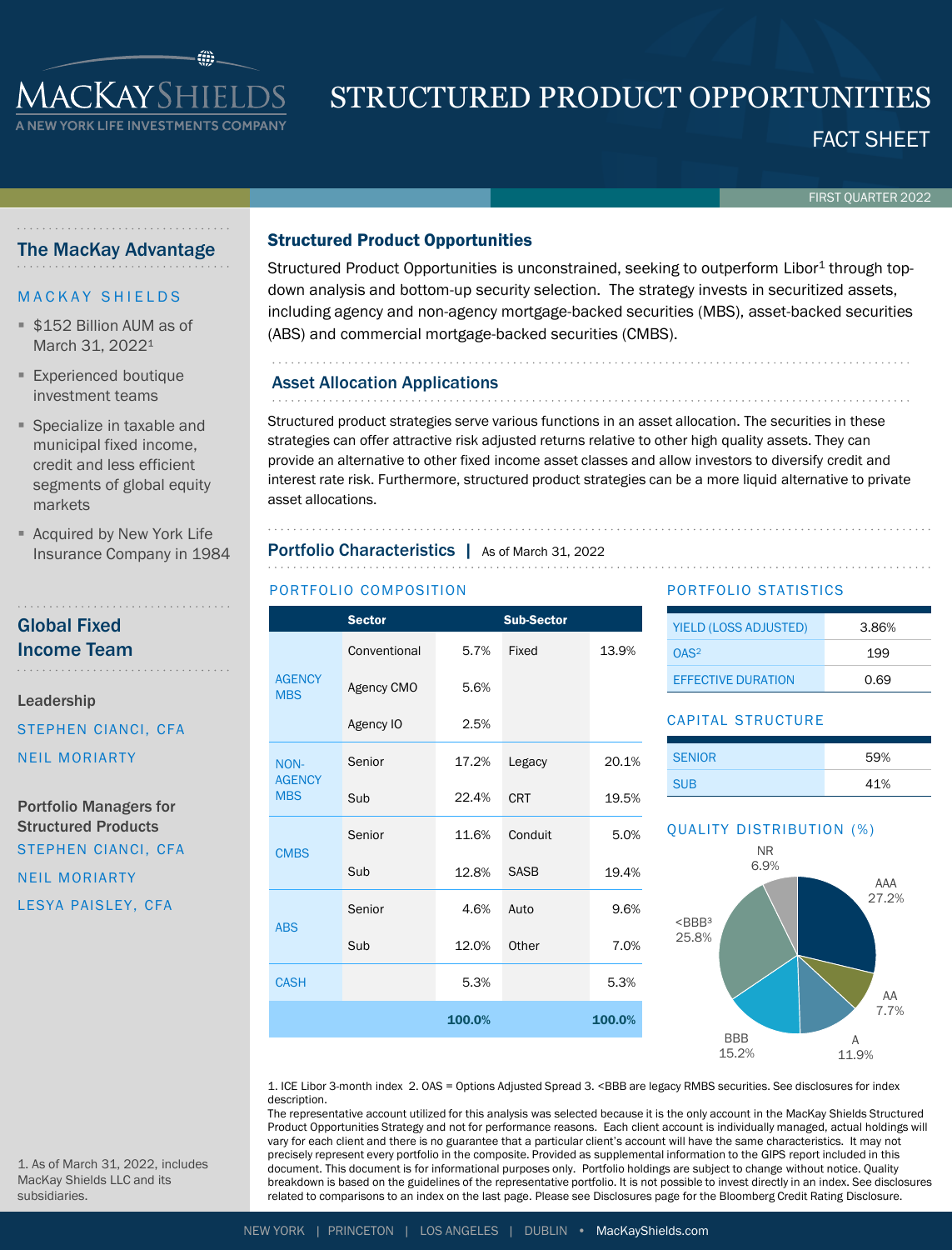

| <b>DESCRIPTION</b>                        | An unconstrained fixed income portfolio investing in primarily structured<br>product bonds across residential MBS, commercial MBS & asset-backed securities |  |  |  |
|-------------------------------------------|-------------------------------------------------------------------------------------------------------------------------------------------------------------|--|--|--|
| <b>OBJECTIVE</b>                          | <b>Total Return</b>                                                                                                                                         |  |  |  |
| INFORMATION RATIO/<br><b>SHARPE RATIO</b> | $0.7 - 1.0$                                                                                                                                                 |  |  |  |
| <b>BENCHMARK</b>                          | 3mLibor                                                                                                                                                     |  |  |  |
| <b>DURATION TARGET</b>                    | 0-3 Years                                                                                                                                                   |  |  |  |
| <b>RATINGS</b>                            | No security restriction but maintain overall<br>portfolio investment grade rating                                                                           |  |  |  |
| <b>MATURITY RESTRICTIONS</b>              | None                                                                                                                                                        |  |  |  |
| NON U.S.                                  | Yes                                                                                                                                                         |  |  |  |
| NON \$                                    | Limited to 10%                                                                                                                                              |  |  |  |
| <b>DERIVATIVES</b>                        | Futures, Swaps, CDX                                                                                                                                         |  |  |  |

For illustrative purposes only.

There is no guarantee that investments will be profitable or return targets will be achieved. Individual exposures may vary according to client guidelines and other factors. See disclosures related to comparisons to an index on the last page.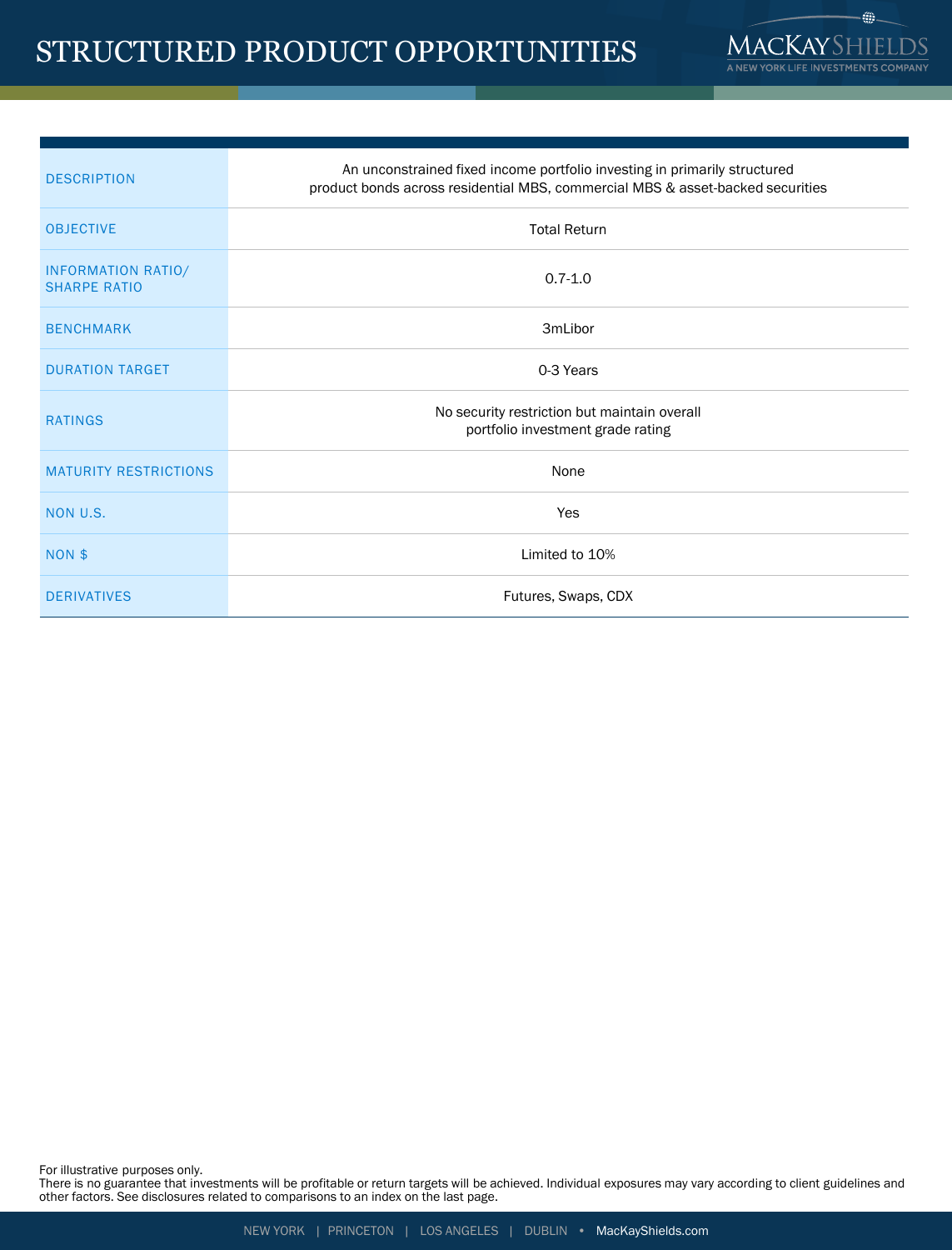### STRUCTURED PRODUCT OPPORTUNITIES Performance



## -2.5 -1.4 3.4  $-2.6$   $-1.4$   $-1.8$ 3.1  $0.1$  0.2 0.2 0.6 First Quarter 1 2001 1 Year 1 Year Since Inception (10/1/19) Annualized Mackay Shields Composite (gross of fees) Mackay Shields Composite (net of fees) ICE LIBOR 3-Month Index<sup>1</sup> Composite Returns (%) **Period Ending March 31, 2022**

### Composite Disclosures

|                   | <b>MacKay Shields MacKay Shields</b> |                | <b>ICE LIBOR 3-</b> |                  |               |          |                  |             |                   |
|-------------------|--------------------------------------|----------------|---------------------|------------------|---------------|----------|------------------|-------------|-------------------|
|                   | <b>Composite Gross Composite Net</b> |                | Month Index $1$     | <b>Composite</b> | Benchmark $1$ |          | <b>Composite</b> |             | Internal          |
|                   | <b>Returns</b>                       | <b>Returns</b> | <b>Returns</b>      | 3-Yr St Dev      | 3-Yr St Dev   | No. of   | <b>Assets</b>    | Firm Assets | <b>Dispersion</b> |
| <b>Period</b>     | (%)                                  | (%)            | (%)                 | (%)              | (%)           | Accts.   | (\$Mil)          | (SMII)      | (%)               |
| 2022 (Thru 3/31)  | $-2.5$                               | $-2.6$         | 0.1                 | N/A              | N/A           | ≤5       | 21               | 151.937     | N/A               |
| 2021              | 2.2                                  | 1.8            | 0.2                 | N/A              | N/A           | ≤5       | 27               | 163.646     | 0.0               |
| 2020              | 8.6                                  | 8.2            | 0.7                 | N/A              | N/A           | $\leq 5$ | 27               | 153.995     | 0.0               |
| 2019 (Since 10/1) | 0.5                                  | 0.5            | 0.5                 | N/A              | N/A           | ≤5       | 25               | 131.978     | 0.0               |

### 1. ICE LIBOR 3-Month Index

The Structured Product Opportunities Composite includes all discretionary structured product opportunities accounts managed with similar objectives for a full month, including those accounts no longer with the firm. This strategy is unconstrained, investing in primarily structured product bonds across residential MBS, commercial MBS & asset backed securities. The Structured Product Opportunities Composite used to be named the Structured Product Opportunistic Composite. Gross-of-fees composite performance reflects reinvestment of income and is a market-weighted average of the time-weighted return, before advisory fees and related expenses, of each account for the period since inception. Net-of-fees composite performance is derived by reducing the monthly gross-of-fees composite returns by 0.029%, our highest monthly fee. Policies for valuing investments, calculating performance, and preparing GIPS reports are available upon request. GIPS® is a registered trademark of CFA Institute. CFA Institute does not endorse or promote this organization, nor does it warrant the accuracy or quality of the content contained herein. Performance is expressed in US Dollars. The composite creation and inception date is 10/1/19. All portfolios in the composite are fee-paying portfolios. There can be no assurance that the rate of return for any account within a composite will be the same as that of the composite presented. Past performance is not indicative of future results.

MacKay Shields LLC, an SEC-registered investment adviser, claims compliance with the Global Investment Performance Standards (GIPS®) and has prepared and presented this report in compliance with the GIPS standards. The firm has been independently verified from January 1, 1988 through December 31, 2021. The verification report is available upon request. A firm that claims compliance with the GIPS standards must establish policies and procedures for complying with all the applicable requirements of the GIPS standards. Verification provides assurance on whether the firm's policies and procedures related to composite and pooled fund maintenance, as well as the calculation, presentation, and distribution of performance, have been designed in compliance with the GIPS standards and have been implemented on a firm-wide basis. Verification does not provide assurance on the accuracy of any specific performance report. A list including composite descriptions, pooled fund descriptions for limited distribution pooled funds, and broad distribution funds is available upon request. Indices do not incur management fees, transaction costs or other operating expenses. Investments cannot be made directly into an index. The ICE LIBOR 3-Month Index is referred to for comparative purposes only and is not intended to parallel the risk or investment style of the portfolios in the MacKay Shields Composite. Internal dispersion is calculated using the equal-weighted standard deviation of annual gross returns of those portfolios that were included in the composite for the entire year. The three-year annualized standard deviation measures the variability of the composite gross returns and the index returns over the preceding 36-month period. The three-year annualized standard deviation will not be available until September 30, 2022.